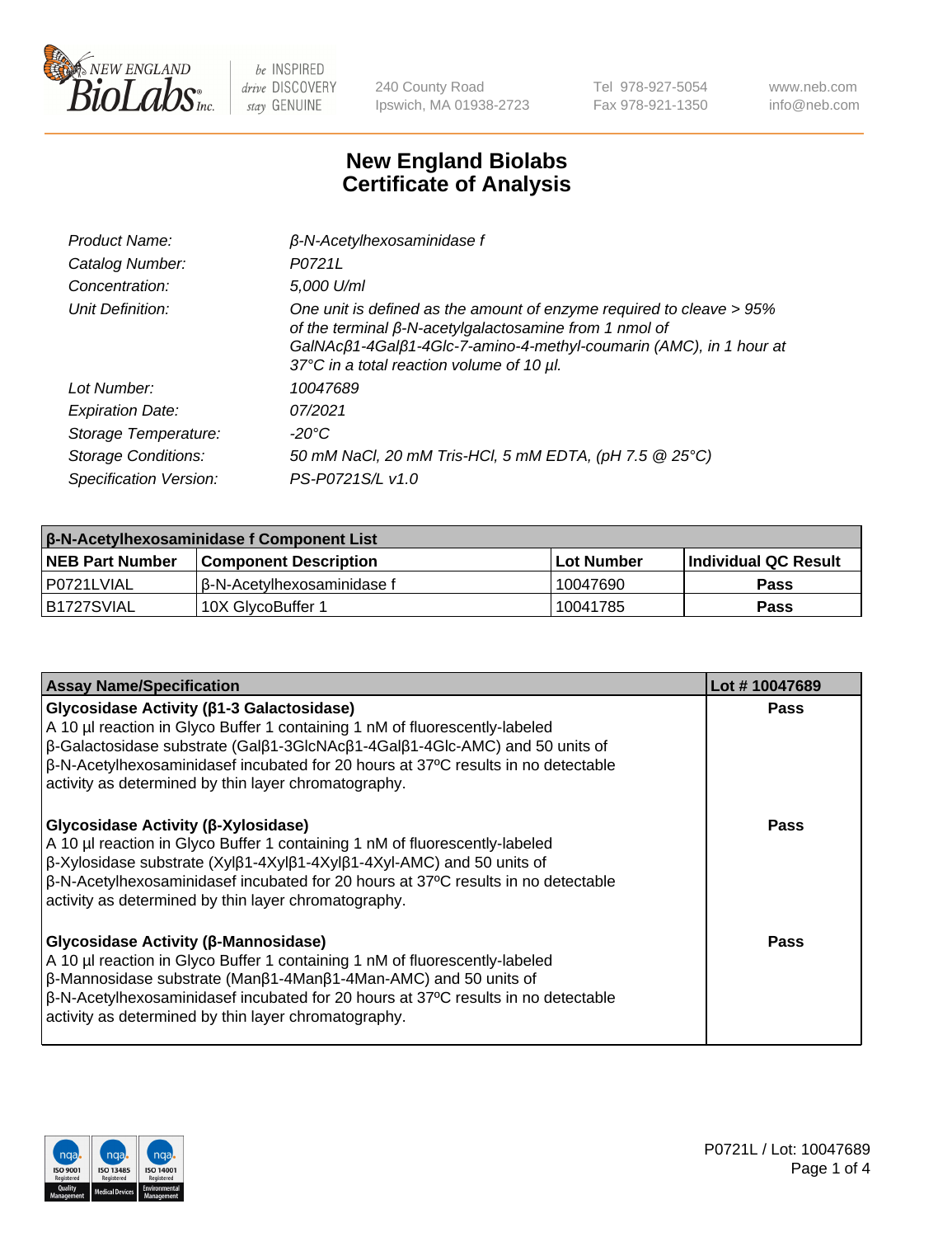

240 County Road Ipswich, MA 01938-2723 Tel 978-927-5054 Fax 978-921-1350 www.neb.com info@neb.com

| <b>Assay Name/Specification</b>                                                                                                                                                                                                                                                                                                                                        | Lot #10047689 |
|------------------------------------------------------------------------------------------------------------------------------------------------------------------------------------------------------------------------------------------------------------------------------------------------------------------------------------------------------------------------|---------------|
| Glycosidase Activity (Endo F1, F2, H)<br>A 10 µl reaction in Glyco Buffer 1 containing 1 nM of fluorescently-labeled Endo F1,<br>F2, H substrate (Dansylated invertase high mannose) and 50 units of<br>β-N-Acetylhexosaminidasef incubated for 20 hours at 37°C results in no detectable<br>activity as determined by thin layer chromatography.                      | <b>Pass</b>   |
| <b>Glycosidase Activity (Endo F2, F3)</b><br>A 10 µl reaction in Glyco Buffer 1 containing 1 nM of fluorescently-labeled Endo F2,<br>F3 substrate (Dansylated fibrinogen biantennary) and 50 units of<br>β-N-Acetylhexosaminidasef incubated for 20 hours at 37°C results in no detectable<br>activity as determined by thin layer chromatography.                     | Pass          |
| <b>Glycosidase Activity (PNGase F)</b><br>A 10 µl reaction in Glyco Buffer 1 containing 1 nM of fluorescently-labeled PNGase F<br>substrate (Fluoresceinated fetuin triantennary) and 50 units of<br>$\beta$ -N-Acetylhexosaminidasef incubated for 20 hours at 37 $\degree$ C results in no detectable<br>activity as determined by thin layer chromatography.        | <b>Pass</b>   |
| Glycosidase Activity (α-Glucosidase)<br>A 10 µl reaction in Glyco Buffer 1 containing 1 nM of fluorescently-labeled<br>α-Glucosidase substrate (Glcα1-6Glcα1-4Glc-AMC) and 50 units of<br>$\beta$ -N-Acetylhexosaminidasef incubated for 20 hours at 37 $\degree$ C results in no detectable<br>activity as determined by thin layer chromatography.                   | <b>Pass</b>   |
| Glycosidase Activity (α-Neuraminidase)<br>A 10 µl reaction in Glyco Buffer 1 containing 1 nM of fluorescently-labeled<br>α-Neuraminidase substrate (Neu5Acα2-3Galβ1-3GlcNAcβ1-3Galβ1-4Glc-AMC) and 50 units<br>of β-N-Acetylhexosaminidasef incubated for 20 hours at 37°C results in no detectable<br>activity as determined by thin layer chromatography.            | <b>Pass</b>   |
| Glycosidase Activity (α1-2 Fucosidase)<br>A 10 µl reaction in Glyco Buffer 1 containing 1 nM of fluorescently-labeled<br>α-Fucosidase substrate (Fucα1-2Galβ1-4Glc-AMC) and 50 units of<br>β-N-Acetylhexosaminidasef incubated for 20 hours at 37°C results in no detectable<br>activity as determined by thin layer chromatography.                                   | <b>Pass</b>   |
| Glycosidase Activity (α1-3 Fucosidase)<br>A 10 µl reaction in Glyco Buffer 1 containing 1 nM of fluorescently-labeled<br>α-Fucosidase substrate (Fucα1-3Galβ1-4GlcNAcβ1-3Galβ1-4Glc-AMC) and 50 units of<br>$\beta$ -N-Acetylhexosaminidasef incubated for 20 hours at 37 $\degree$ C results in no detectable<br>activity as determined by thin layer chromatography. | Pass          |
| Glycosidase Activity (a1-3 Galactosidase)                                                                                                                                                                                                                                                                                                                              | <b>Pass</b>   |

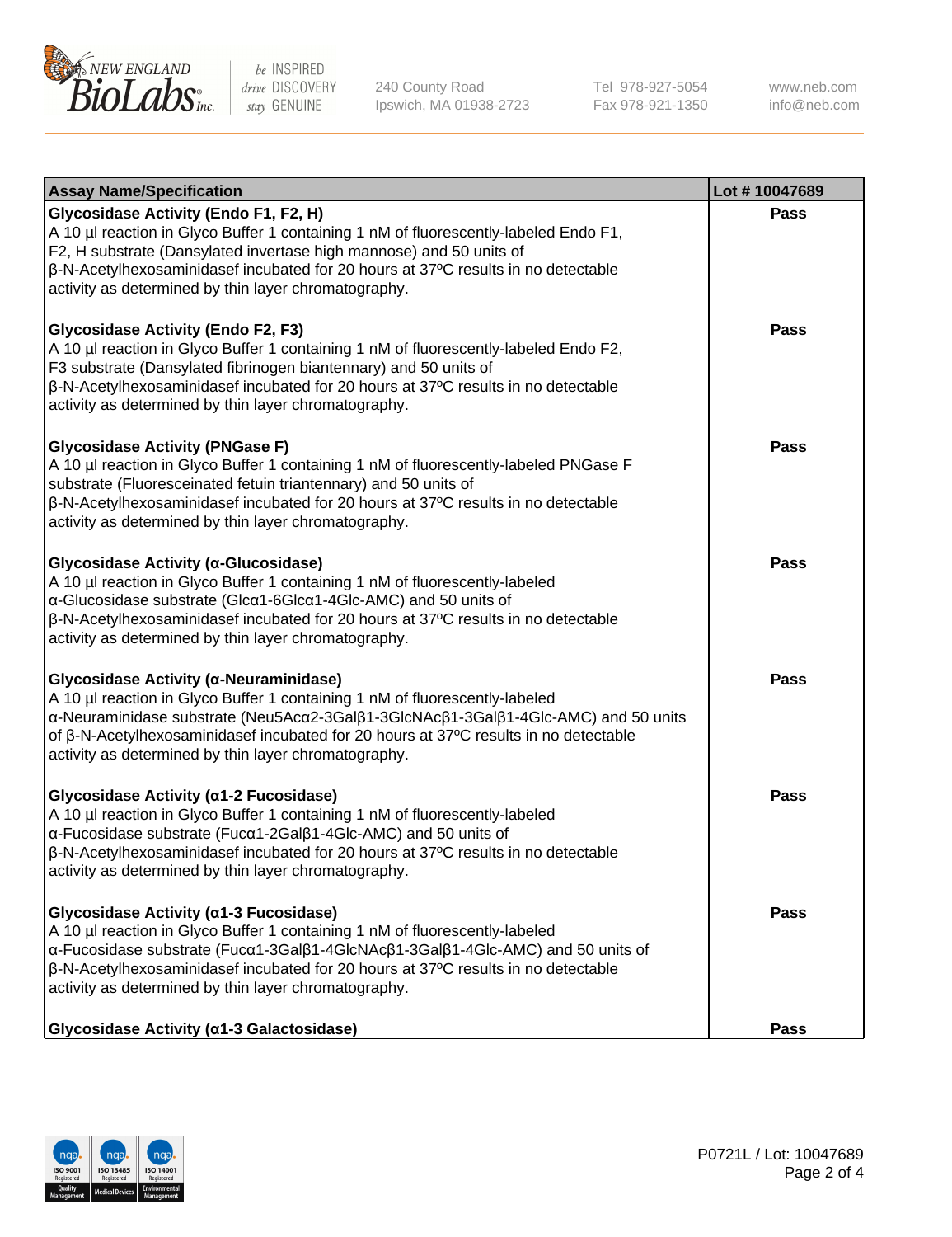

240 County Road Ipswich, MA 01938-2723 Tel 978-927-5054 Fax 978-921-1350 www.neb.com info@neb.com

| <b>Assay Name/Specification</b>                                                                                                                                                                                                                                                                                                                               | Lot #10047689 |
|---------------------------------------------------------------------------------------------------------------------------------------------------------------------------------------------------------------------------------------------------------------------------------------------------------------------------------------------------------------|---------------|
| A 10 µl reaction in Glyco Buffer 1 containing 1 nM of fluorescently-labeled<br>α-Galactosidase substrate (Galα1-3Galβ1-4GlcNAc-AMC) and 50 units of<br>β-N-Acetylhexosaminidasef incubated for 20 hours at 37°C results in no detectable<br>activity as determined by thin layer chromatography.                                                              |               |
| Glycosidase Activity (α1-3 Mannosidase)<br>A 10 µl reaction in Glyco Buffer 1 containing 1 nM of fluorescently-labeled<br>α-Mannosidase substrate (Manα1-3Manβ1-4GlcNAc-AMC) and 50 units of<br>$\beta$ -N-Acetylhexosaminidasef incubated for 20 hours at 37 $\degree$ C results in no detectable<br>activity as determined by thin layer chromatography.    | Pass          |
| Glycosidase Activity (α1-6 Galactosidase)<br>A 10 µl reaction in Glyco Buffer 1 containing 1 nM of fluorescently-labeled<br>α-Galactosidase substrate (Galα1-6Galα1-6Glcα1-2Fru-AMC) and 50 units of<br>β-N-Acetylhexosaminidasef incubated for 20 hours at 37°C results in no detectable<br>activity as determined by thin layer chromatography.             | <b>Pass</b>   |
| Glycosidase Activity (α1-6 Mannosidase)<br>A 10 µl reaction in Glyco Buffer 1 containing 1 nM of fluorescently-labeled<br>α-Mannosidase substrate (Manα1-6Manα1-6(Manα1-3)Man-AMC) and 50 units of<br>β-N-Acetylhexosaminidasef incubated for 20 hours at 37°C results in no detectable<br>activity as determined by thin layer chromatography.               | <b>Pass</b>   |
| Glycosidase Activity ( $\beta$ 1-4 Galactosidase)<br>A 10 µl reaction in Glyco Buffer 1 containing 1 nM of fluorescently-labeled<br>β-Galactosidase substrate (Galβ1-4GlcNAcβ1-3Galβ1-4Glc -AMC) and 50 units of<br>β-N-Acetylhexosaminidasef incubated for 20 hours at 37°C results in no detectable<br>activity as determined by thin layer chromatography. | <b>Pass</b>   |
| <b>Protease Activity (SDS-PAGE)</b><br>A 20 µl reaction in 1X Glyco Buffer 1 containing 24 µg of a standard mixture of<br>proteins and a minimum of 50 units of $\beta$ -N-Acetylhexosaminidasef incubated for 20<br>hours at 37°C, results in no detectable degradation of the protein mixture as<br>determined by SDS-PAGE with Coomassie Blue detection.   | <b>Pass</b>   |
| <b>Protein Purity Assay (SDS-PAGE)</b><br>ß-N-Acetylhexosaminidasef is ≥ 95% pure as determined by SDS-PAGE analysis using<br>Coomassie Blue detection.                                                                                                                                                                                                       | <b>Pass</b>   |

This product has been tested and shown to be in compliance with all specifications.